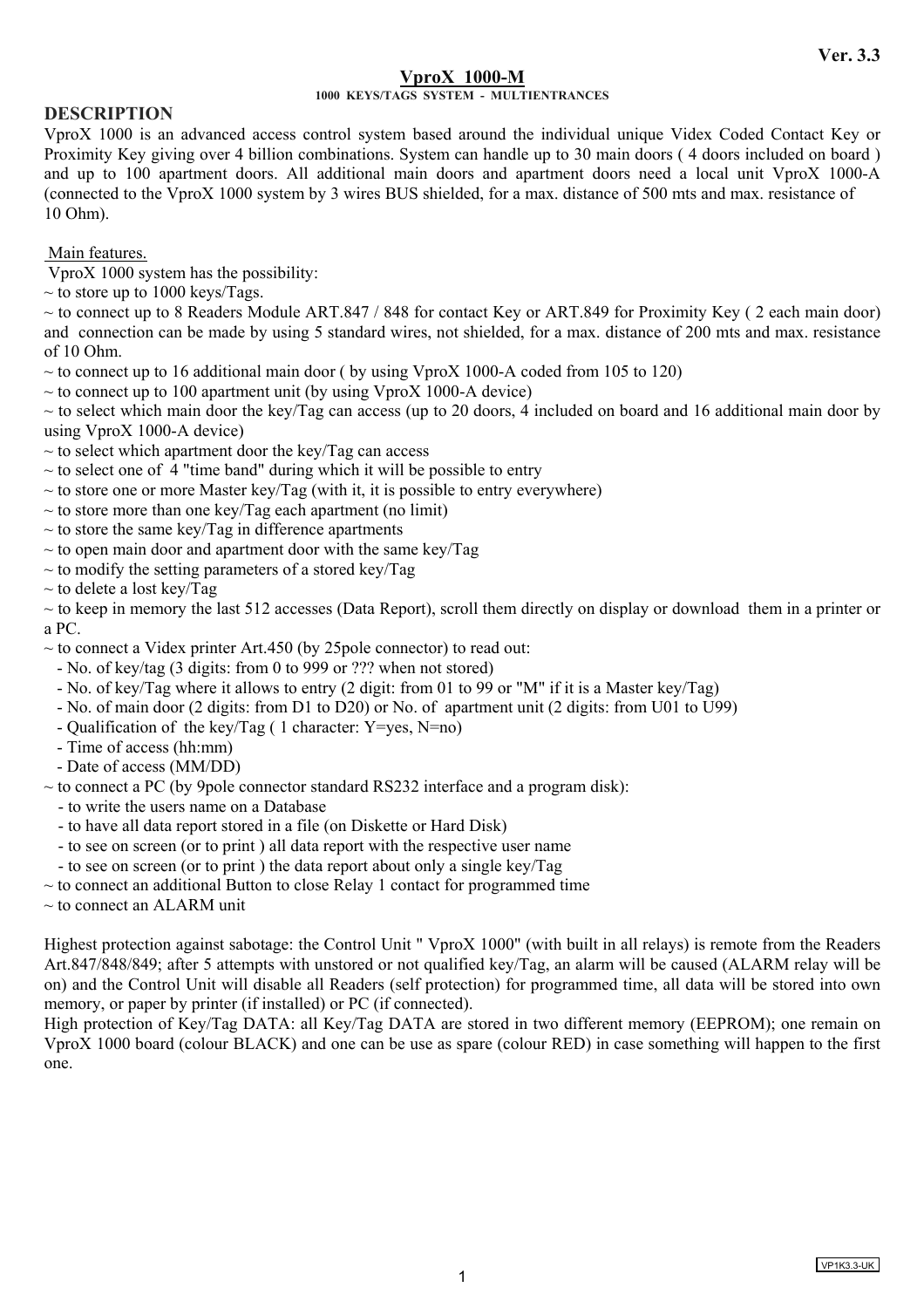System has a DISPLAY that shows all data during programming mode; while during "stand by" it displays the time and date.

System has a keypad 4x4 buttons for following:

- Program Master code to access to the programming menu

- Program up to 1000 keys/Tags with possibility to select which apartment door, which main door and in which "time band" the key/Tag can access

- Delete one or more keys/Tags
- Program the ALARM relay time ( 1-255 secs)

- Program each other relay time ( 1-255 secs)

- Program 4 "time band" ( hh:mm START, hh:mm STOP and week DAY each) during which it will be possible to use a stored keys/Tags with this facility

- Program "Hours, Date and week Day".

# **INITIALIZATION**

**Note:** In order to avoid electric discharges which could give problems to the system, we suggest not to install the cables together with other power lines (AC electric lock cables, mains cables, lift cables, etc) or use a shielded cable for the Readers connection and for the BUS line. When the installation is concluded and carried out according to wiring diagram, place the jumper J1 (battery back-up for Clock/Calendar) in ON position.

If you have installed some VproX 1000-A units, you must set in binary code its Dip-switch bank (No. of Unit and Relay time) before power up the system. To program it as an Apartment Unit you have to choose Nr. from 1 to 99 and from 105 to 120 to program it as an additional Main door Unit .

Power up the System and program it by " VproX 1000 PROGRAMMING" Flow Chart. Then, power off the System and disconnect the "BACKUP MEMORY" (keep it in a safe place). At the end, power up the System and the VproX 1000 is ready to work.

# **OPERATION**

In stand by operation the System shows on DISPLAY the current TIME and DATA; when a user inserts a "stored key/Tag" in a Reader (Main door or Apartment door) , the Printer (if present) will print the operation, the LEDs on Reader will be green and a sharp "beep" will give out. If it's not a "stored key/Tag" the display will show '???', the LEDs on Reader will be red and a low "beep" will give out; the Printer will print the operation with the "???" instead of key/Tag No. . All Data Report will be stored into memory (Eeprom) present in the System.

If the "BUS FAIL" LED is ON means that there are problems in the serial BUS connection with the Apartment Unit VproX 1000-A.

If the "PE" LED is ON means that the paper is empty or the Printer is not connect.

If you have the "internal Printer" Art.450, you can advance the paper by pressing "FF" button.

If you want to know if a key/Tag is stored, keep pressed "#" button ( Display will show "TEST KEY"), release button and insert the unknown key/Tag ( DISPLAY shows the key/Tag number ); at the end repeat the same procedure to came back in stand-by mode.

If you want to download all Data Report Memory (the last 512 accesses) you must press 'D' button on the keypad ( "REPORT? 1=LPT - 2=DISPLAY" on display) and press '1' if you want to send all to the printer or press '2' to scroll them on display by using "\*" button.

## **TECHNICAL SPECIFICATIONS**

Storage capacity in the storage capacity in the storage capacity in the storage capacity in the storage of  $\sim$  1000 keys Working voltage  $: 12V$  d.c.  $+/- 10\%$ Stand-by absorption  $\blacksquare$ Operation absorption : max. 450mA Operation absorption with internal Printer : max. 1.5A Working temperature  $: -10 + 50$  C degrees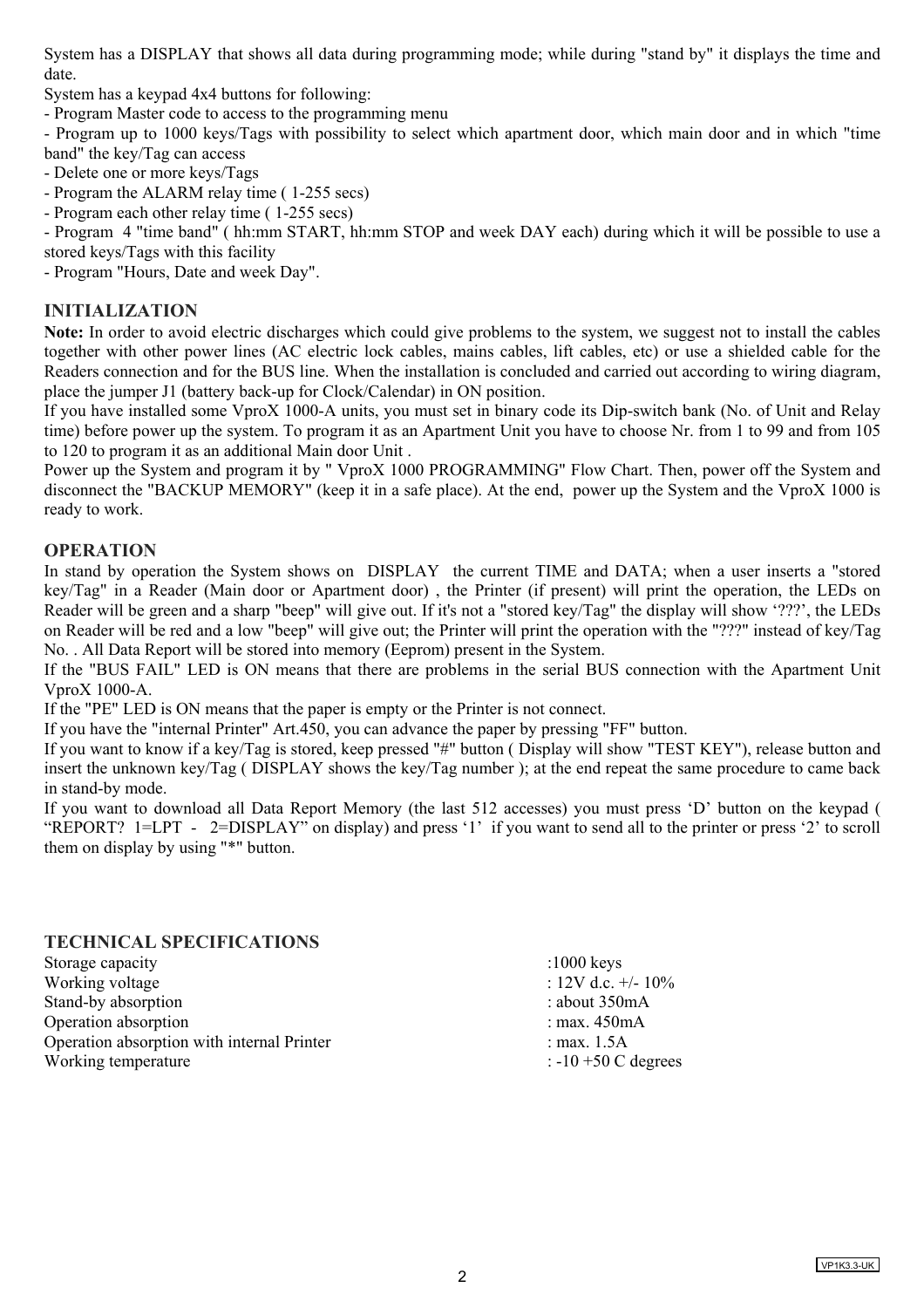# **VP1000 Windows software**

The VP1000 Windows software is designed to allow the main features of the VproX 1000 key CPU to be carried out from a PC:

## **Installation :**

To install the program run SETUP.EXE from the root directory on the CD. After the setup is complete, the VP1000 program will appear in the start menu on your computer.

The first time the program is run it will ask for the communication port the VP1000 is connected to and the number of doors on the system:-

#### **Communication port setup**

The communication port on the side of the Vprox1000 CPU (Labelled RS232) should be connected to a spare communications port on the PC by means of a serial cable. When you run the program for the first time, it will prompt you to select the communications port. Simply click on the port number you have connected the Vprox1000 CPU to (i.e. Com1, Com2, Com3 or Com4) and click OK. The program will remember the communication port so this should not need to be done again unless the communication port is changed. To change the communication port :

- From the main screen select SETUP
- Select the port settings tab
- Select the new communications port and click OK

#### **Number of doors**

To setup the number of doors on the system :

- From the main screen select setup
- Select the No. of doors tab
- Select the number of doors and press OK

#### **Main screen**

From the main screen it is possible to view the last five users of the system. It will show the door they used, whether they were excepted through the door or not, there key number and the time/date they used the system. The last users line will be shown in green if they entered the building and red if they were denied access. A photo of the last user can also be shown.



The main screen also shows the state of the door relays. (Either active [Green] or not active [Red]).

To the right of the screen are a number of buttons which allow you to navigate through the system :

**User log :** From here you can view a log of the users on the system. It is also possible to download the last 511 users from the CPU.

**Setup :** From here it is possible to setup the system as well as add, edit and delete users.

**User List** : This screen will give you a list of all the users currently programmed into the system.

**Help** : This is what you are reading now.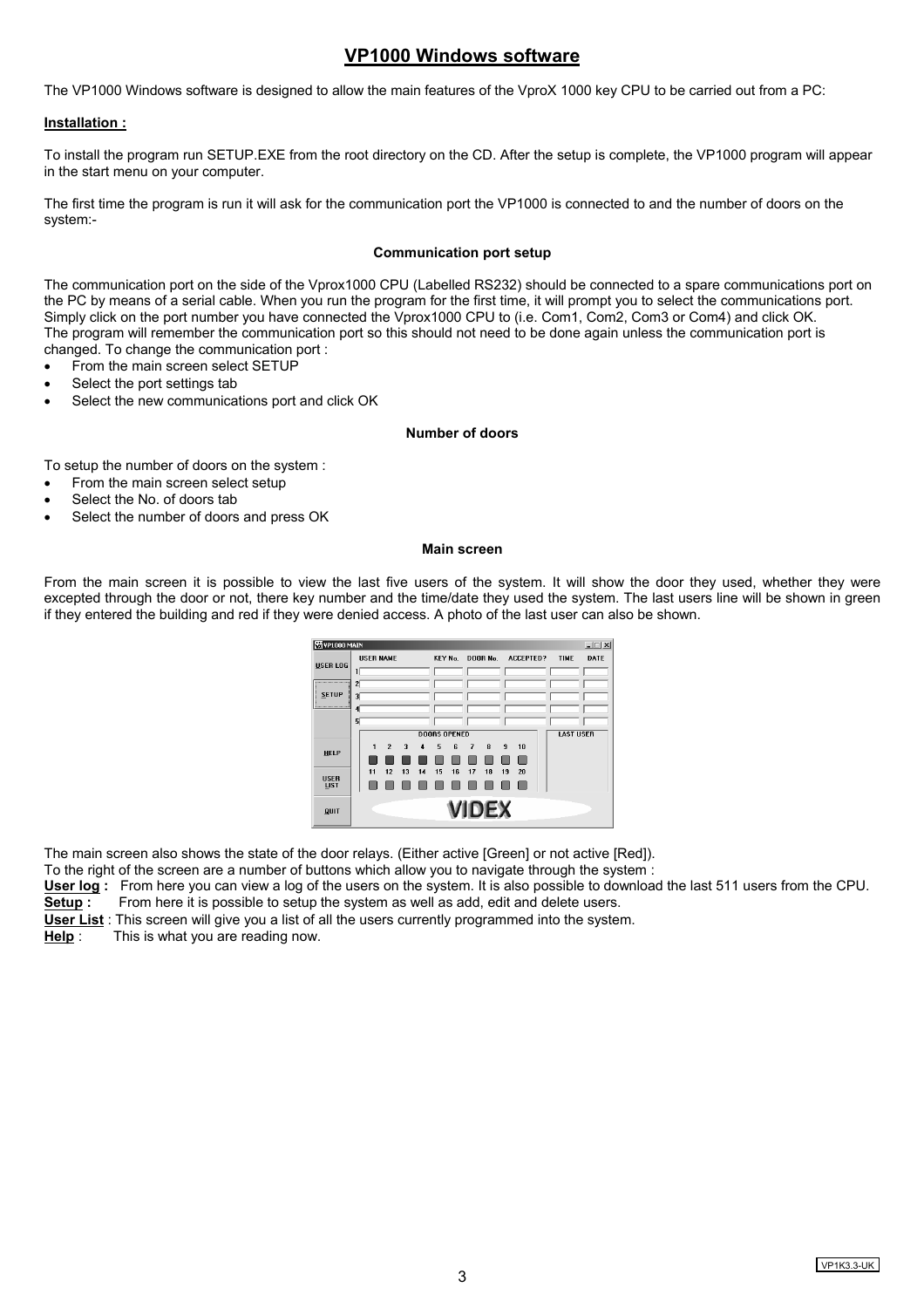## **User Log**

The user log is a database containing records of all the users who have used the system.

| Index | <b>User Name</b>    |                     |                     | Key No. Door No. Accepted | Time  | Date   |       |
|-------|---------------------|---------------------|---------------------|---------------------------|-------|--------|-------|
| 515   | Mark                | l67                 | D.4                 | <b>YES</b>                | 15:58 | 04/02  |       |
| 514   | Mark2               | 'n                  | D.4                 | YES                       | 15:58 | 04/02  |       |
| 513   | Gary Nesbit         | 53                  | D.4                 | NΟ                        | 15:53 | 04/02  |       |
| 512   | KEY NOT PROGRAMMED  | In                  | D.4                 | NO                        | 15:53 | 04/02  |       |
| 511   | Amanda              | 147                 | D.4                 | YES                       | 11:51 | 20/12  |       |
| 510   | Gary Nesbit         | 53                  | D.4                 | NΟ                        | 11:51 | 20/12  |       |
| 509   | rob.                | 16                  | D.4                 | YES                       | 11:46 | 20/12  |       |
| 508   | Gary Nesbit         | 53                  | D.4                 | NO                        | 11:46 | 20/12  |       |
| 507   | Graham Nichholson   | 12                  | D.4                 | YES                       | 16:47 | 18/12  |       |
| 506   | Amanda              | 47                  | D.4                 | YES                       | 16:47 | 18/12  |       |
| 505   | Amanda              | 47                  |                     | TEST                      | 16:46 | 18/12  |       |
| 504   | Graham Nichholson   | 12                  |                     | TEST                      | 16:46 | 18/12  | J     |
| 503   | Graham Nichholson   | 12                  |                     | TEST                      | 16:46 | 18/12  |       |
| 502   | Keith Gleghorn      | 574                 | D.4                 | YES                       | 13:19 | 11/12  | Ł     |
| 501   | Keith Gleahorn      | 574                 | D.4                 | lYES.                     | 13:15 | 11/12  |       |
| ☞     | Update in real time |                     |                     |                           |       |        |       |
|       | Print               | Download<br>CPU Log | Show All<br>Records |                           | Find  | Delete | CLOSE |

**For each user the following information is recorded :** 

- User name
- Key number
- Door number accessed
- Was access granted or denied?
- Time of access
- Date of access

From the user log page it is possible to download the last 511 log entries from the Vprox1000 CPU. To do this simply press the download CPU log button and the download will commence.

To the left of the screen there are four buttons to navigate the database. These buttons are self explanatory.

The database has no limit to the number of records it can hold. So a DELETE button is also available to remove all records or a selection of records to prevent the database using valuable hard drive space.

The FIND button allows you to find a particular user name or key number.

After viewing a particular key, to go back to the full database press the SHOW ALL RECORDS button.

If a hard copy is required for the user you are viewing or for all users, press the PRINT button. A standard print dialogue box will appear. Simply choose the printer and press print.

Finally, when the UPDATE IN REAL TIME box is ticked, new entries will appear on the screen as they happen. If this box is not ticked, the entries will be recorded in the database but will not appear on the screen.

## **Setup**

The setup page is split into the following sections :

**Port Settings** [Choose the communications port which is to be connected to the Vprox1000 CPU] as shown on page 1

**No. of Doors** [Choose how many doors are on the system] as shown on page 1

**Door Open Times** [Set the door open times for the four main doors and the alarm relay time]

**Time Bands** [Set the four optional time bands]

**Users** [Add, Edit or Delete users from the system]

**Download** [Download the programming information stored in the Vprox1000 CPU]

**Upload** [Upload the information stored in the PC back to the Vprox1000 CPU]

| <b>SETUP</b><br>Port Setting                                                                                                | No. Of Doors                                                | Door Open Times<br>Time Bands             | <b>Users</b>                                                                                                                           |  |  |  |
|-----------------------------------------------------------------------------------------------------------------------------|-------------------------------------------------------------|-------------------------------------------|----------------------------------------------------------------------------------------------------------------------------------------|--|--|--|
| Edit user database-<br>Name<br>Key No.<br>Time Band                                                                         | Unit No.<br>Path to users photo (Optional)<br><b>Browse</b> | the following doors<br>$\mathcal{D}$<br>ಾ | The user has access through<br>78<br>9<br>10<br>-5<br>6<br>$\boldsymbol{\Lambda}$<br>11 12 13 14 15 16 17 18 19 20<br>Door Information |  |  |  |
| Edit an existing user                                                                                                       | Add a new user                                              | Delete a user                             | <b>Update Database</b>                                                                                                                 |  |  |  |
| You last downloaded from the CPU on the 04/02/2002 at 15:07:14<br><b>OK</b><br>Download from CPU<br>CANCEL<br>Upload to CPU |                                                             |                                           |                                                                                                                                        |  |  |  |

#### **Door open times**

The door open times for doors 1 to 4 can be programmed to anything from 1 second to 255 seconds. All other doors can not be programmed via the PC. To change the door open times :

- From the main screen select setup
- Select the Door open times tab
- Enter the door open times in the boxes shown and press OK (i.e.  $5$  seconds =  $5$ )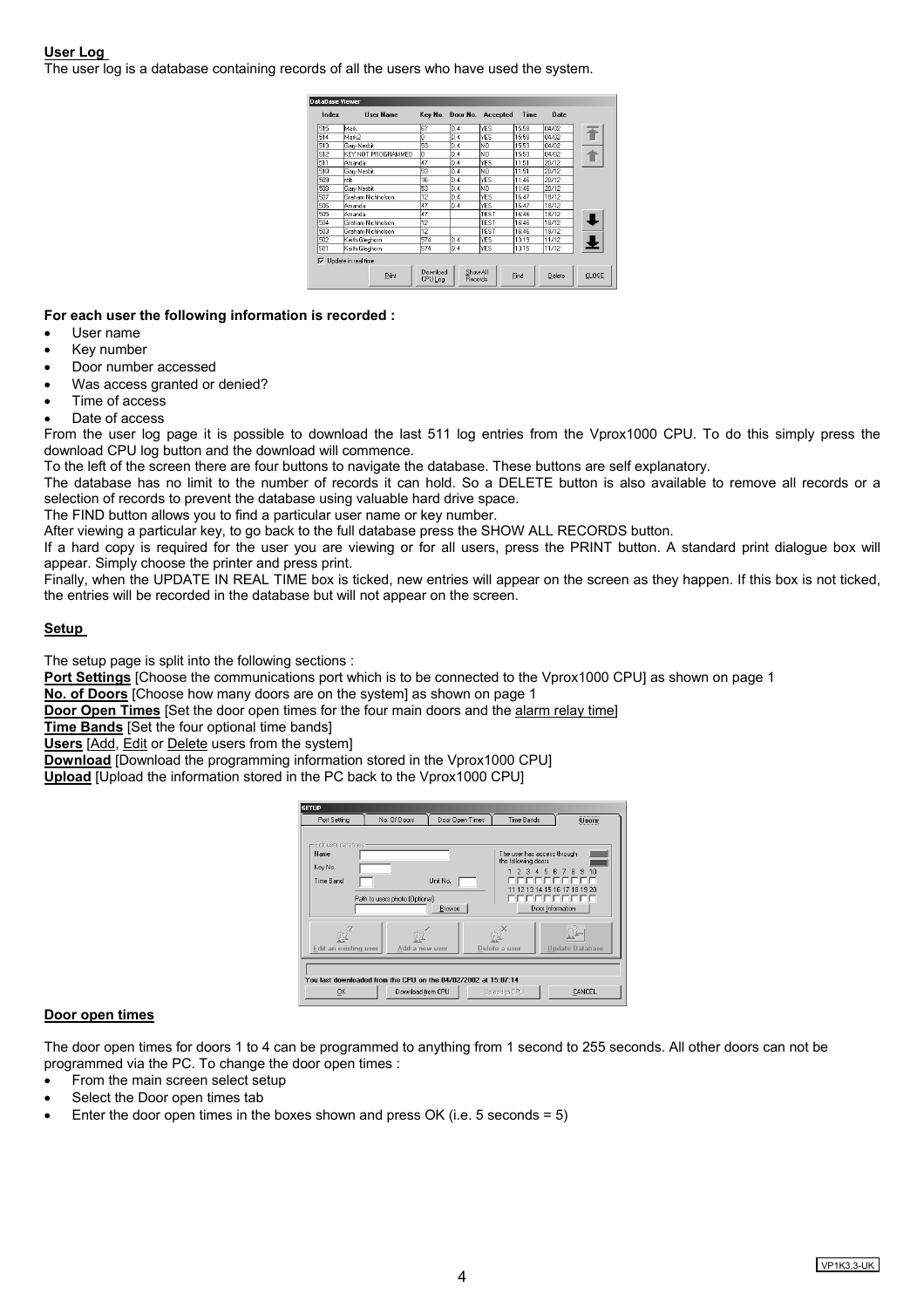## **Alarm relay time**

 The alarm relay time is the time the alarm relay on the CPU will stay active for. The alarm relay activates if a key that is not programmed or does not have access through a certain door is used consecutively five times.

- To change the alarm relay time :
- From the main screen select setup Select the Door open times tab
- Enter the time in the box provided and then press OK. (i.e. 10 seconds = 10)

## **Time bands**

 There are four time bands available on the Vprox1000 system. These are labelled A, B, C & D. Each time band has a start time, a stop time and a day option. The day option means the time band can be set to work on all days, a single day, week days or weekends. To change the time bands :

- From the main screen select setup
- Select the Time bands tab
- Use the drop down menus to select the times and days for each of the four time bands and then press OK.

## **Download from Vprox1000 CPU**

It is necessary to download from the CPU every time you run the program. This is to prevent accidental loss of keys due to the possibility that the CPU information has been changed since the last upload from the PC.

- The following information is downloaded :
- Programmed keys and access levels
- Door open times
- Time bands

To download from the Vprox1000 :

- From the main screen select setup
- Press Download from CPU.
- A password box will appear. Enter the CPU master code (Factory default is 11111111). But this may have been changed at the time of installation. The master code can only be changed from the CPU.
- After entering the master code, press OK.
- If the master code is correct, the progress of the download will be shown across the bottom of the screen.
- Once the download is complete, all information from the CPU will be saved to the PC.

## **Upload to Vprox1000 CPU**

It is necessary to upload to the CPU every time you add, edit or delete keys and when ever changes are made to door open times and time bands. To Upload to the Vprox1000 :

- From the main screen select setup
- Press Upload from CPU.
- A password box will appear. Enter the CPU master code (Factory default is 11111111). But this may have been changed at the time of installation. The master code can only be changed from the CPU.
- After entering the master code, press OK.
- If the master code is correct, the progress of the upload will be shown across the bottom of the screen.

Once the upload is complete, all information from the PC will be saved to the CPU.

## **Add a new user**

Adding a user requires the use of a reader module to read the key which is to be programmed into the system. Before you can add users you must first download from the CPU if you have not already done so. To add a user to the Vprox1000 :

- From the main screen select setup
- Select the Users tab
- Select Add a new user.
- A new box will appear which will allow you to either press a button to show the next available key number or use a drop down menu to show all available key numbers from which to choose one.
- Once a key number has been selected, press the OK button.
- A red window will appear which will ask you to put the key on the reader.
	- Once the key has been read the window will go green.
		- o At this point you will be asked to enter the users details which consist of :
			- The users name
			- The time band A, B, C, D or N for no time band
			- The unit number (Between 1 & 99 for apartment doors)
			- Path to users photo (Optional facility to add a users photo to the system) (\*)note
			- Door access, (Select which door they may or may not use).

o After entering all the detail, press the Update database button to save the entry.

At this point you can either go back and add another key or upload the information to the CPU.

(\*)note: The users photo should be approx. 3cm by 5cm. And stored on the computer as either a JPG or BMP image.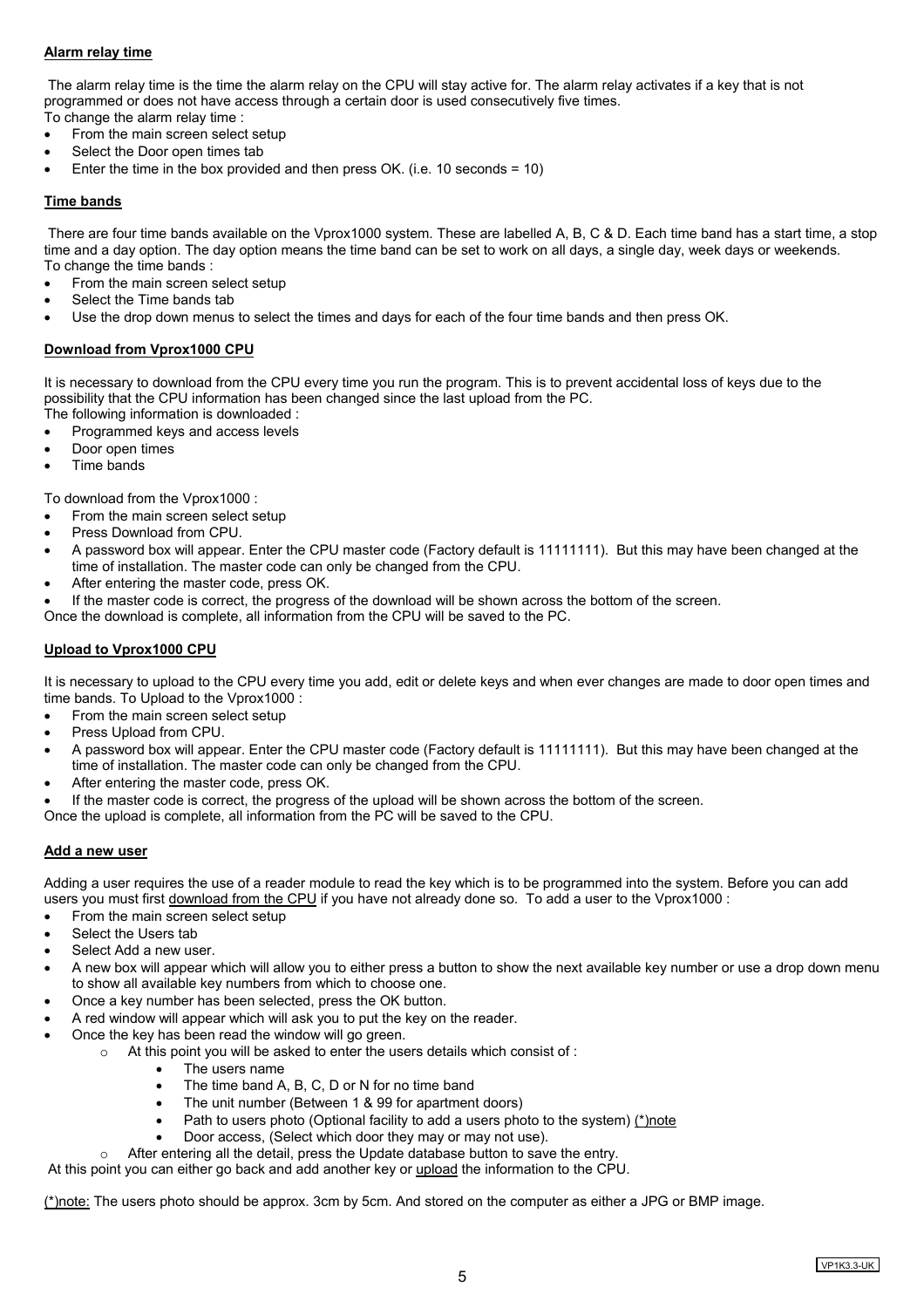## **Edit a user**

When editing a user you can change the users name, there time band, there photo ID, there access level and there unit number. Before you can edit users you must first download from the CPU if you have not already done so. To edit a user:

- From the main screen select setup
- Select the Users tab
- Select Edit a user.
- A new box will appear which will allow you to either search for the user you wish to edit by user name or by key number.
- Once a user has been selected, press the OK button.
- The users details will appear on the screen. It will now be possible to edit them.
- After entering all the detail, press the Update database button to save the entry.

At this point you can either go back and edit another user or upload the information to the CPU.

#### **Deleting a user**

Deleting a user will completely remove them from the system. Before you can delete users you must first download from the CPU if you have not already done so. To delete a user :

• From the main screen select setup

- Select the Users tab
- Select Delete a user.
- A new box will appear which will allow you to either search for the user you wish to delete by user name or by key number.
- Once a user has been selected, press the OK button.

The users details will appear on the screen. A message box will appear asking you if you are sure you want to delete the user.

At this point you can either go back and delete another user or upload the changes to the CPU.

#### **User List**

The user list contains a list of all the users currently programmed into the system along with their key numbers. It also shows the number of users on the system.



Navigating through the users is by means of a NEXT and BACK button. Fach page will show 15 users. Press the NEXT button to show the next 15 users, press the back button to show the previous 15 users. Press the PRINT button to obtain a hard copy.

#### **Minimum system required**

The SK1000 software is designed to operate on a Windows based PC with the following minimum specification :

- Pentium processor 233MHz personal computer or higher.
- Windows 95 or later
- 16MB RAM Memory
- CD-ROM Drive
- SVGA, 16 bit colour
- Spare serial communications port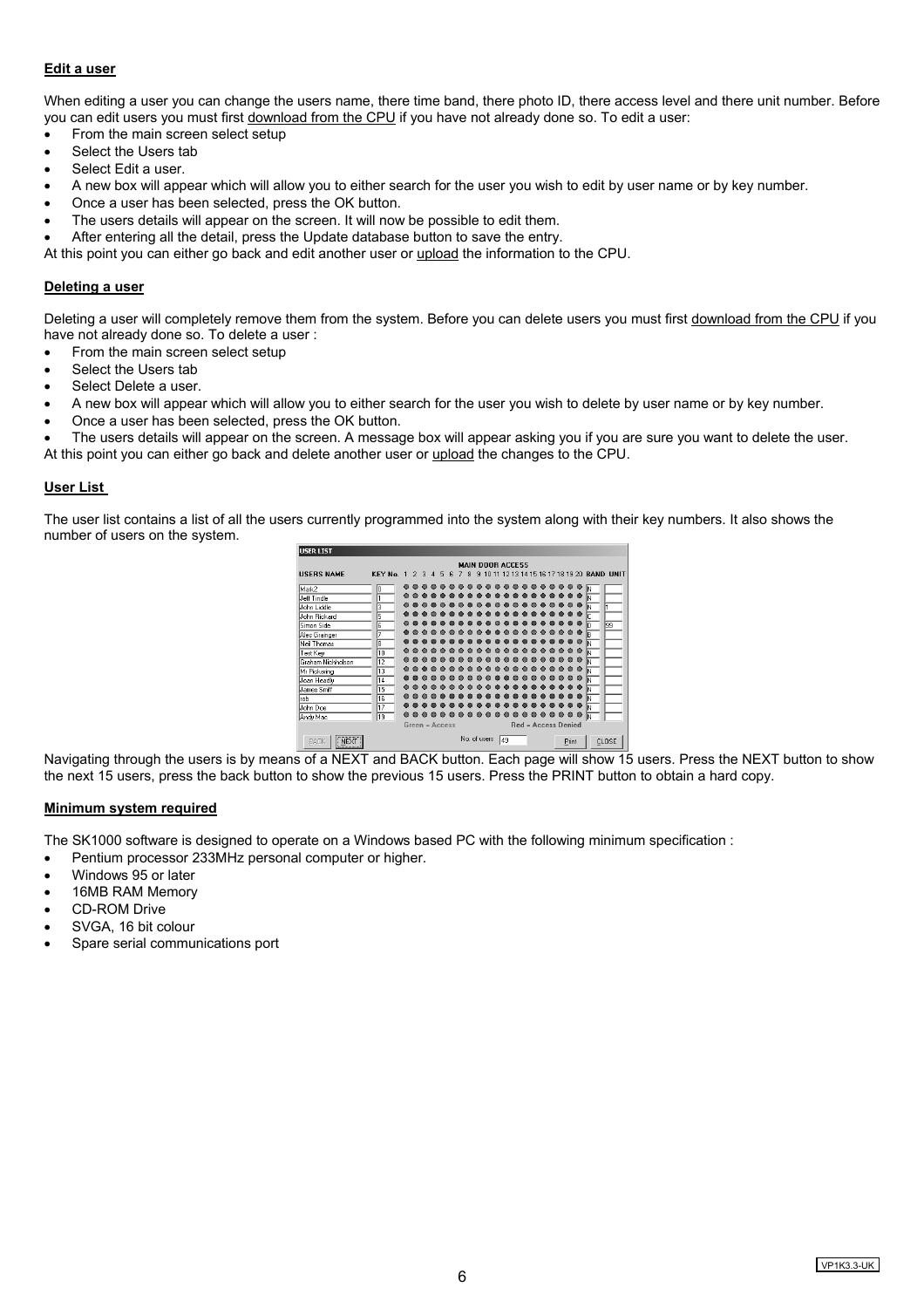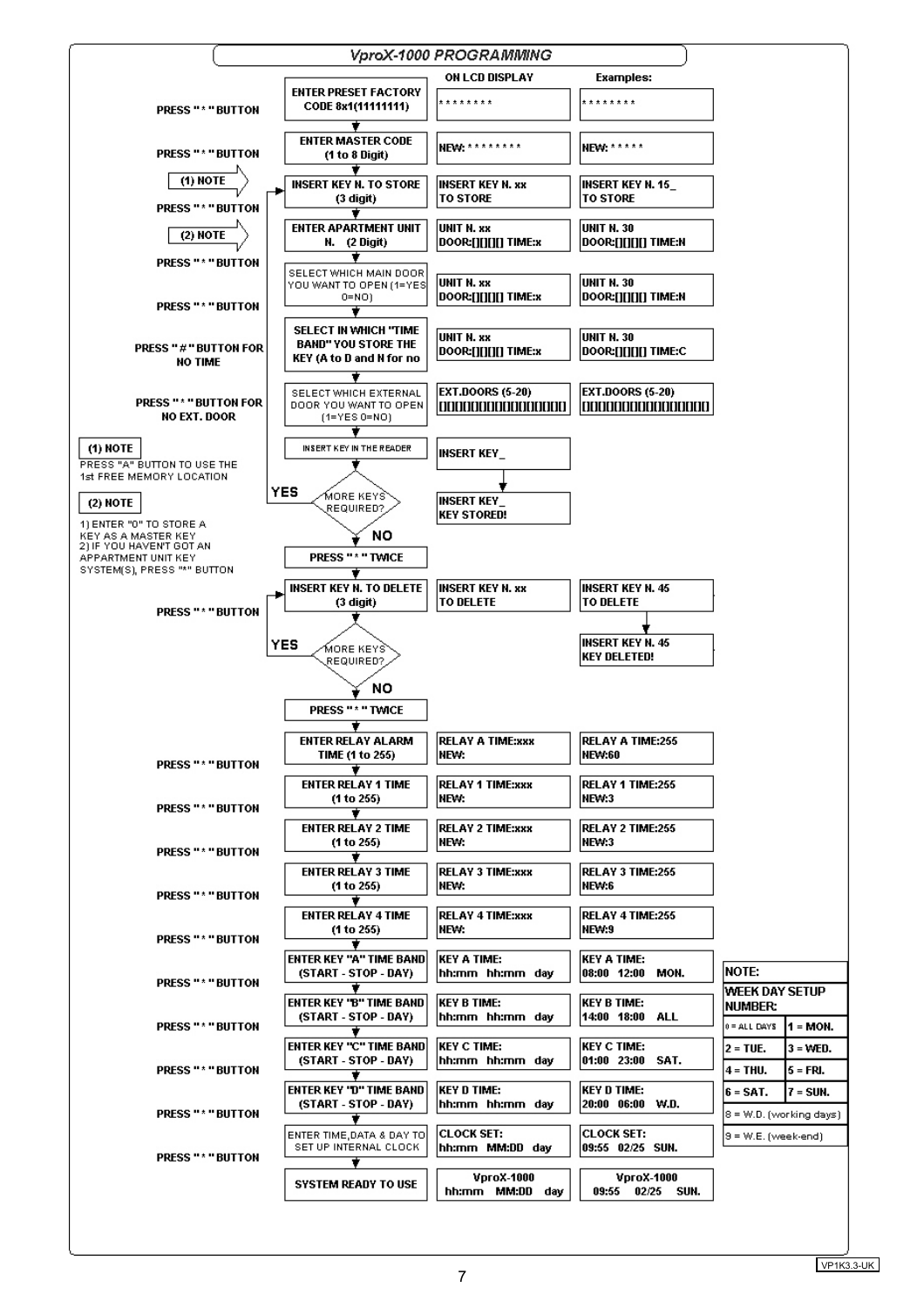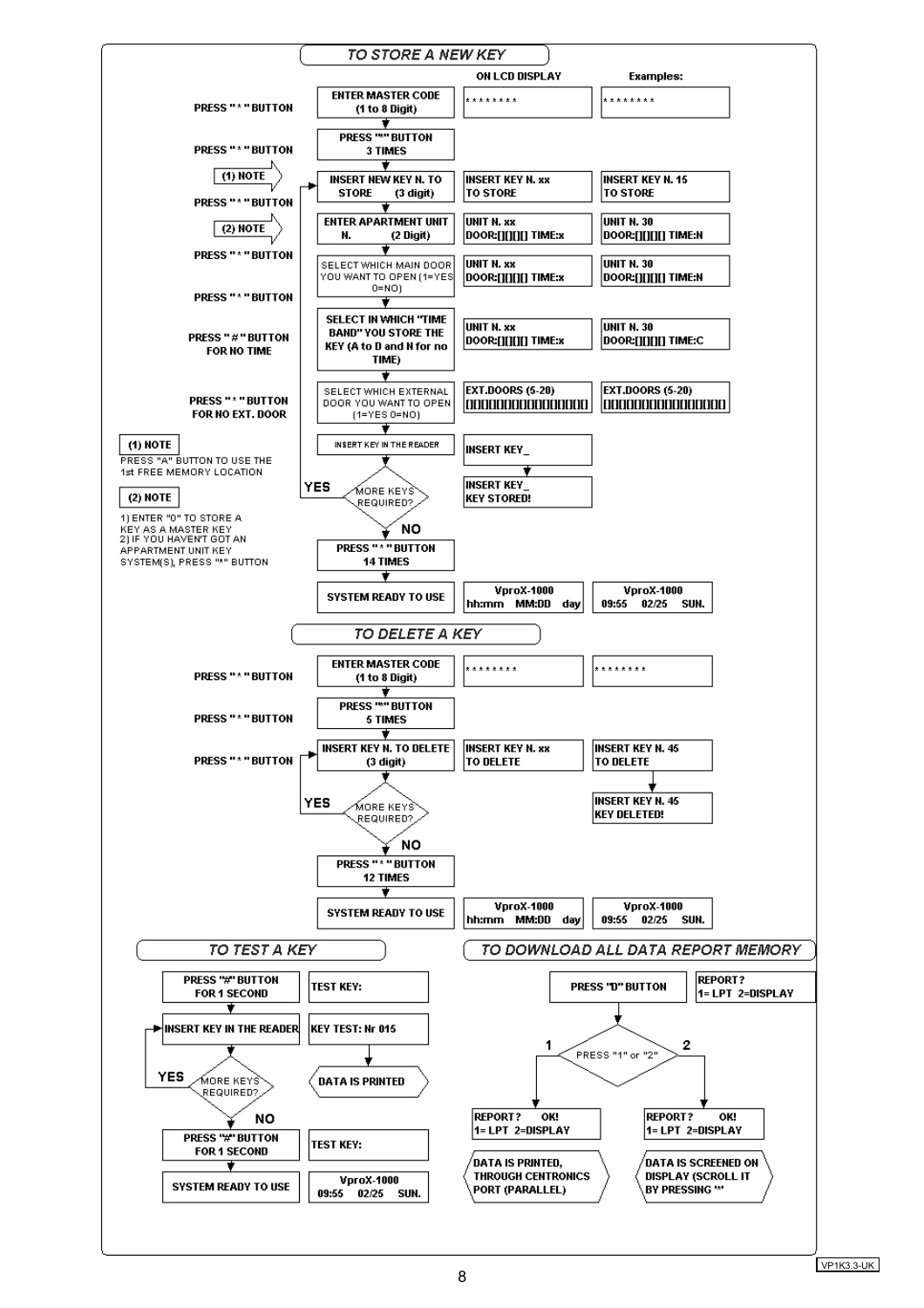# **VPROX 1000-A**

REMOTE APARTMENT UNIT KEY SYSTEM

# **DESCRIPTION**

System works with the VproX 1000 Unit through a Serial BUS interface (only 3 wires not shielded, for a max. distance of 500 mts and max. resistance of 10 Ohm).

It is possible:

 $\sim$  to connect on the same BUS more than 100 VproX 1000-A Units which, during initialisation, must be named giving a distinguishing number (in BINARY code) by means of the 8 way Dip-switch bank present on the board ( switches from Nr.1 to Nr.7 ).

 $\sim$  to program it as an Apartment door Unit using Nr. from 1 to 99

 $\sim$  to program it as an Additional Main door Unit using Nr. from 105 to 120 ( the real Nr. will be Additional Main door from 5 to 20 )

 $\sim$  to connect a Reader Module ART.847, 848 or 849 using 5 standard wires, not shielded, for a max. distance of 200 mts and max. resistance of 10 Ohm

 $\sim$  to connect a Back-up Battery to guarantee the right operation in case of Mains failure (230V a.c.); at the end the system will provide to charge it

 $\sim$  to select the Relay output time from 2 to 5 sec.( by means 8th Dip-switch)

 $\sim$  to connect an additional Button to close Relay 1 contact for programmed time

 $\sim$  to supply directly d.c. or a.c. Lock (12V 1.6A max.)

- 9 Module Box facility.

- Red LED facility to signals a damage on the output stage connected with the BUS (in case of fault it helps to find the damaged Unit).

- Self protection Alarm after 5 attempts with an unstored or not qualified keys: the Reader will be disable the 1st time for 10 sec. the 2nd 20 sec. and so on.

## **OPERATION**

In stand-by operation, the system is ready to accept a key; when a user inserts a key in a Reader, the system, by the Serial BUS, asks to the VPROX 1000 if the key is stored and qualified; if yes, the Reader will be green, a sharp "beep" will give out and a Relay will be on for programmed time, if not, the Reader will be red and a low "beep" will give out.

**Technical specification** 

| Working voltage                            | : 230V a.c. $+/- 10\%$         |
|--------------------------------------------|--------------------------------|
| Stand-by absorption                        | : approx. $3VA$                |
| Operation absorption with Electric Lock ON | : max. $20VA$                  |
| Working temperature                        | $\therefore$ -10 +50 C degrees |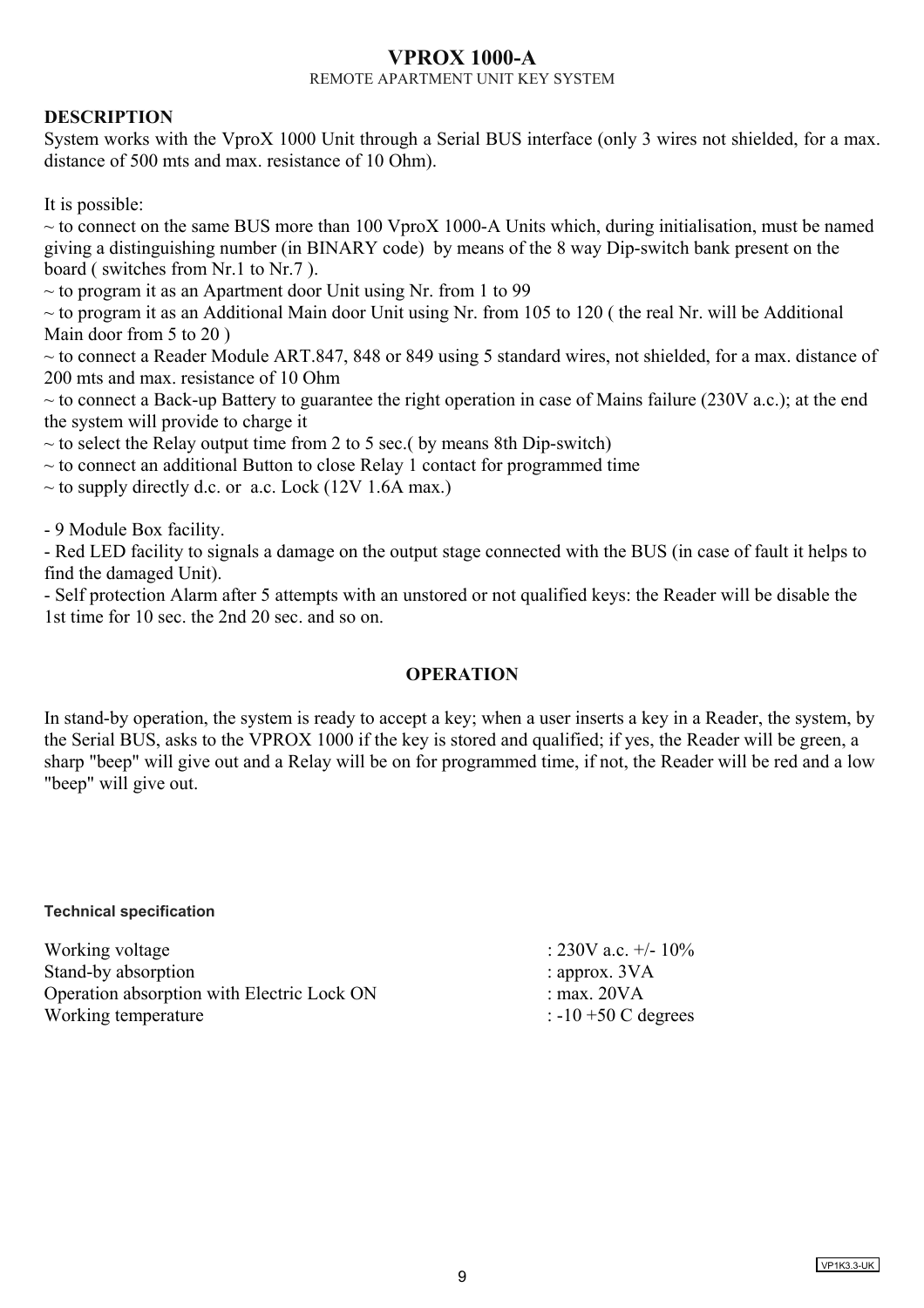# **Table for decimal to binary conversion to program the VproX 1000-A**

| Decimal  | DIP-SWITCH Nr.                                                      | Decimal          | DIP-SWITCH Nr.                                                             |
|----------|---------------------------------------------------------------------|------------------|----------------------------------------------------------------------------|
| Nr.      | $2^{\circ}$<br>3<br>4<br>$\mathbf{1}$<br>5<br>7<br>6                | Nr.<br>$1 \quad$ | $2^{\circ}$<br>$3^{\circ}$<br>4<br>5<br>6 7                                |
| 1        | OFF OFF OFF OFF OFF OFF<br>ON.                                      | 65               | ON OFF OFF OFF OFF OFF ON                                                  |
| 2        | OFF ON OFF OFF OFF OFF OFF                                          | 66               | OFF ON<br>OFF OFF OFF OFF ON                                               |
| 3        | ON OFF OFF OFF OFF OFF<br>ON                                        | 67               | ON OFF OFF OFF OFF ON<br>ON.                                               |
| 4        | OFF OFF ON<br>OFF OFF OFF OFF                                       | 68               | OFF OFF ON OFF OFF OFF ON                                                  |
| 5        | OFF ON OFF OFF OFF OFF<br>ON                                        | 69               | ON OFF ON<br>OFF OFF OFF ON                                                |
| 6        | OFF ON<br>ON OFF OFF OFF OFF                                        | 70               | OFF ON ON<br>OFF OFF OFF ON                                                |
| 7        | ON ON OFF OFF OFF OFF<br><b>ON</b>                                  | 71               | ON OFF OFF OFF ON<br>ON ON                                                 |
| 8        | OFF OFF OFF ON OFF OFF OFF                                          | 72               | OFF OFF OFF ON OFF OFF ON                                                  |
| 9        | OFF OFF ON OFF OFF OFF<br>ON                                        | 73               | ON OFF OFF ON OFF OFF ON                                                   |
| 10       | OFF ON OFF ON OFF OFF OFF                                           | 74               | OFF ON OFF ON OFF OFF ON                                                   |
| 11       | ON OFF ON OFF OFF OFF<br>ON.                                        | 75               | ON ON OFF ON OFF OFF ON                                                    |
| 12       | OFF OFF ON ON OFF OFF OFF                                           | 76               | OFF OFF ON ON OFF OFF ON                                                   |
| 13       | OFF ON ON OFF OFF OFF<br>ON.                                        | 77               | ON OFF ON ON OFF OFF ON                                                    |
| 14       | OFF ON ON ON OFF OFF OFF                                            | 78               | OFF ON ON<br>ON OFF OFF ON                                                 |
| 15       | ON<br>ON ON ON OFF OFF OFF                                          | 79               | ON ON ON<br>ON OFF OFF ON                                                  |
| 16       | OFF OFF OFF OFF ON OFF OFF                                          | 80               | OFF OFF OFF OFF ON OFF ON                                                  |
| 17       | OFF OFF OFF ON OFF OFF<br>ON.                                       | 81               | ON OFF OFF OFF ON OFF ON                                                   |
| 18       | OFF ON<br>OFF OFF ON OFF OFF                                        | 82               | OFF ON OFF OFF ON OFF ON                                                   |
| 19       | ON<br>ON OFF OFF ON<br>OFF OFF                                      | 83               | ON ON<br>OFF OFF ON OFF ON                                                 |
| 20       | OFF OFF ON OFF ON OFF OFF                                           | 84               | OFF ON OFF ON<br>OFF OFF ON                                                |
| 21       | OFF ON OFF ON OFF OFF<br>ON.                                        | 85               | ON OFF ON OFF ON OFF ON                                                    |
| 22       | ON OFF ON OFF OFF<br>OFF ON                                         | 86               | OFF ON OFF ON<br>OFF ON ON                                                 |
| 23       | ON<br>ON ON OFF ON OFF OFF                                          | 87               | OFF ON OFF ON<br>ON ON<br>ON                                               |
| 24       | OFF OFF OFF ON ON OFF OFF                                           | 88               | OFF OFF OFF ON ON OFF ON                                                   |
| 25       | OFF OFF ON ON OFF OFF<br>ON.                                        | 89               | ON OFF OFF ON ON OFF ON                                                    |
| 26       | OFF ON<br>OFF ON ON OFF OFF                                         | 90               | OFF ON OFF ON ON OFF ON                                                    |
| 27       | ON OFF ON ON OFF OFF<br>ON.                                         | 91               | ON ON OFF ON ON<br>OFF ON                                                  |
| 28       | OFF OFF ON ON ON OFF OFF                                            | 92               | OFF OFF ON ON ON<br>OFF ON                                                 |
| 29       | ON OFF ON ON ON OFF OFF                                             | 93               | ON OFF ON ON ON<br>OFF ON                                                  |
| 30       | OFF ON ON ON ON OFF OFF                                             | 94               | OFF ON ON<br>ON ON<br>OFF ON                                               |
| 31       | ON ON ON ON OFF OFF<br>ON.                                          | 95               | ON ON ON ON ON<br>OFF ON                                                   |
| 32       | OFF OFF OFF OFF OFF ON OFF                                          | 96               | OFF OFF OFF OFF OFF ON ON                                                  |
| 33       | OFF OFF OFF OFF ON OFF<br>ON.                                       | 97               | ON OFF OFF OFF OFF ON ON                                                   |
| 34       | OFF ON<br>OFF OFF OFF ON OFF                                        | 98               | OFF ON OFF OFF OFF ON ON                                                   |
| 35       | ON OFF OFF OFF ON OFF<br>ON                                         | 99               | ON ON<br>OFF OFF OFF ON ON                                                 |
| 36       | OFF OFF ON OFF OFF ON<br>OFF                                        | 100              | OFF OFF ON<br>OFF OFF ON ON                                                |
| 37       | OFF ON OFF OFF ON<br>OFF<br>ON.                                     | 101              | ON OFF ON<br>OFF OFF ON<br>ON                                              |
| 38       | OFF ON<br>ON OFF OFF ON OFF                                         | 102              | OFF OFF ON ON<br>OFF ON ON                                                 |
| 39       | ON ON<br>OFF OFF ON<br>OFF<br>ΟN                                    | 103              | OFF OFF ON<br>ON ON<br>ON<br>ON                                            |
| 40       | OFF OFF OFF ON OFF ON OFF                                           | 104              | OFF OFF OFF ON<br>OFF ON ON                                                |
| 41       | OFF OFF ON OFF ON<br>OFF<br>ON.                                     | 105              | ON OFF OFF ON<br>OFF ON<br>ON                                              |
| 42       | OFF ON<br>OFF ON OFF ON OFF                                         | 106              | OFF ON OFF ON<br>OFF ON ON                                                 |
| 43       | OFF ON OFF ON<br>ON<br>ON.<br>OFF                                   | 107              | ON ON<br><b>OFF</b><br>OFF ON<br>ON<br>ON                                  |
| 44       | OFF OFF ON<br>ON OFF ON OFF                                         | 108              | OFF OFF ON<br><b>ON</b><br>OFF ON ON                                       |
| 45       | OFF ON ON OFF ON OFF<br>ON                                          | 109              | ON OFF ON<br>ON<br>OFF ON ON                                               |
| 46       | OFF ON ON ON OFF ON OFF                                             | 110              | OFF ON<br>ON<br>ON OFF ON ON                                               |
| 47       | ON ON ON OFF ON OFF<br>ON.                                          | 111              | ON ON<br><b>ON</b><br>ON OFF ON<br>ON                                      |
| 48       | OFF OFF OFF OFF ON ON OFF                                           | 112              | OFF OFF OFF OFF ON<br><b>ON</b><br>0N                                      |
| 49       | ON OFF OFF OFF ON<br>ON OFF                                         | 113              | ON OFF OFF OFF ON<br><b>ON</b><br><b>ON</b>                                |
| 50       | OFF ON OFF OFF ON<br>ON OFF<br>OFF OFF ON                           | 114              | OFF ON OFF<br>OFF ON<br>ON<br>0N                                           |
| 51       | ON ON<br>ON OFF                                                     | 115              | ON ON<br>OFF<br>OFF ON<br>ON<br>ON                                         |
| 52<br>53 | OFF OFF ON OFF ON<br>OFF<br>ON<br>ON OFF ON<br>OFF ON<br>ON.<br>OFF | 116<br>117       | OFF OFF ON<br>OFF ON<br><b>ON</b><br>ON<br>ON OFF ON<br>OFF ON<br>ON<br>ON |
| 54       | OFF ON ON<br>OFF ON<br>OFF<br>ON                                    | 118              | OFF ON ON<br>OFF ON<br>ON<br>ΟN                                            |
| 55       | OFF ON<br><b>OFF</b><br>ON ON ON<br><b>ON</b>                       | 119              | ON ON<br>ON<br>OFF ON<br>ON<br>0N                                          |
| 56       | OFF OFF OFF ON ON<br>OFF<br>ON                                      | 120              | OFF OFF OFF<br>ON<br>ON<br>ON<br>ON                                        |
| 57       | ON OFF OFF ON ON<br>ON OFF                                          | 121              | ON OFF OFF<br>ON<br>ON<br>0N<br>ON                                         |
| 58       | OFF<br>OFF ON<br>OFF ON ON<br>ON                                    | 122              | OFF ON OFF<br>ON<br>ON<br>ON<br>ON                                         |
| 59       | ON ON<br>OFF ON ON<br>ON OFF                                        | 123              | ON ON OFF<br>ON<br><b>ON</b><br>ON ON                                      |
| 60       | OFF OFF ON ON ON<br>ON OFF                                          | 124              | OFF OFF ON<br>ON ON<br>ON<br>ON                                            |
| 61       | ON OFF ON ON ON<br>ON OFF                                           | 125              | ON OFF ON<br>ON ON<br>ON<br>ON                                             |
| 62       | OFF ON<br>ON ON ON<br>ON OFF                                        | 126              | OFF ON ON<br>ON<br>ON<br>ON<br>ON                                          |
| 63       | ON ON ON ON ON<br>ON OFF                                            | 127              | ON ON ON<br>ON<br>ON<br>ON<br>ON                                           |
| 64       | OFF OFF OFF OFF OFF OFF ON                                          |                  |                                                                            |